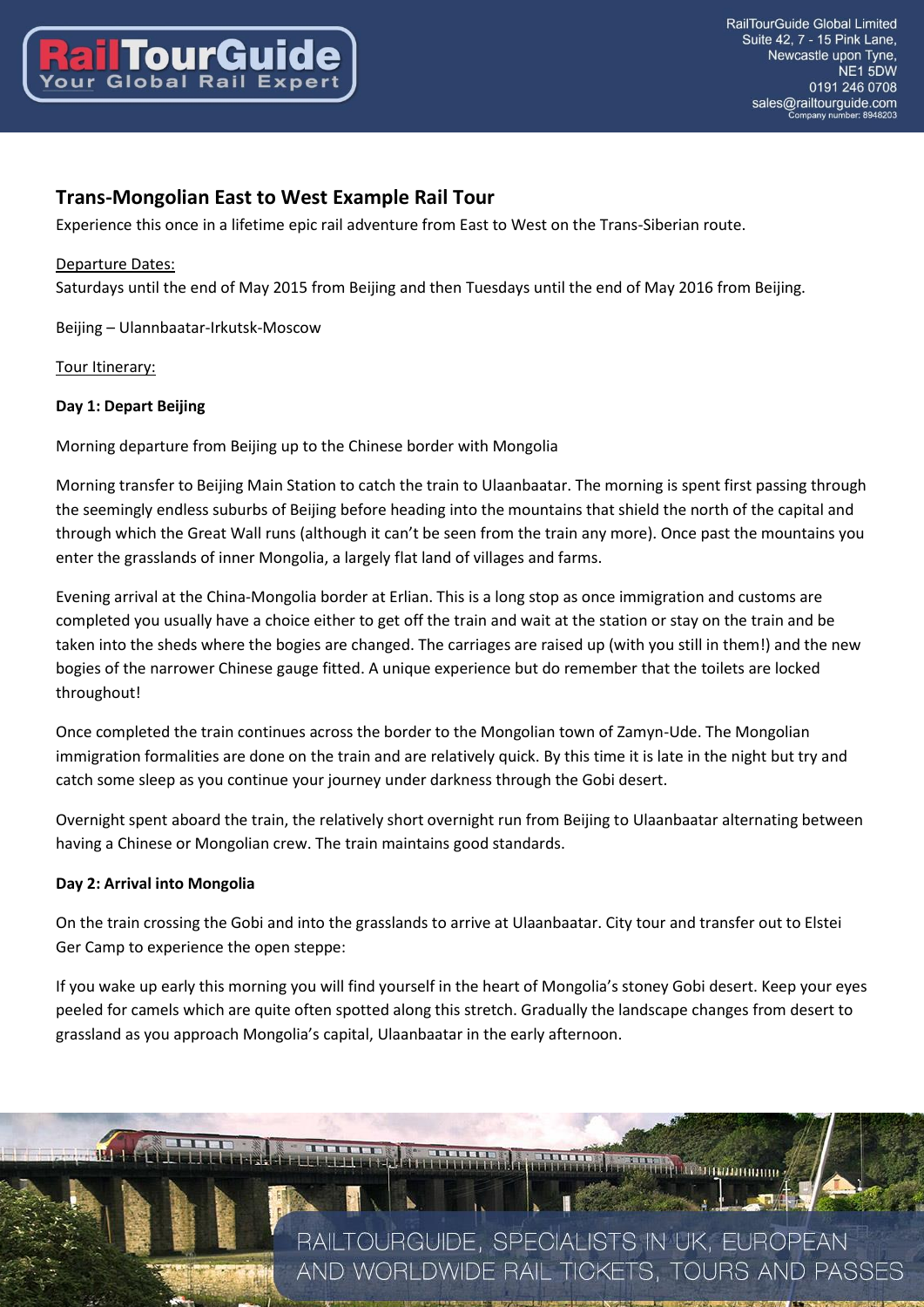Ulaanbaatar is Mongolia's capital and home to around a third of the entire population. It has experienced a major boom in the last 10 years driven mainly by the mining industry and has gone from being a sedate old soviet relic to a wild west boomtown.

Your local Mongolian guide will be meeting you at Ulaanbaatar station from where you will be transferred out of the city to Elstei Ger camp located just over an hour outside of the city but in the totally different world of Mongolia's grasslands. Elstei offers comfortable spacious gers (gers are based on 4 people sharing unless otherwise agreed beforehand) and there are basic toilet and showering facilities as well as a dining area where meals are served.

Your guide will offer a range options for your time at Elstei including visiting local nomads, walking to points of interest on the grasslands and learning about the nomadic way of life. There is also opportunities to go horse riding on the steppe (payable locally) and for much of the year activities such as archery, ger building and even the opportunity to learn how to wrestle Mongolian style. Of course, another favourite activity is simply to relax and take in this extraordinary landscape!

Dinner is included.

**TourGui** 

#### **Day 3: Mongolia**

The morning at Elstei before returning to Ulaanbaatar and a city tour

A full morning at Elstei before returning to Ulaanbaatar after lunch. Mongolia's capital is home to around a third of the entire population. It has experienced a major boom in the last 10 years driven mainly by the mining industry and has gone from being a sedate old soviet relic to a wild west boomtown of skyscrapers and traffic jams largely made up of 4x4s! However, there is much of cultural interest here and the city tour this afternoon will include the Gandan Lama Monastery, the impressive central square, main square and the impressive views and soviet monuments of Zaisan hill.

After the tour check in to your hotel with free time for the rest of the day and evening.

Breakfast and Lunch is included.

#### **Day 4: Depart Mongolia**

A final full day at Elstei before an evening departure from Ulaanbaatar on the train to Irkutsk:

A final free day at Elstei until a late afternoon transfer back to the city to catch the train onto Irkutsk. Settle into your cabin and try and get a good night's sleep!

Breakfast is included.

Overnight spent aboard train. A dedicated daily service linking Ulaanbaatar to Irkutsk. It makes many stops and is quite slow but is usually the only option. No first class but we can buy extras berths.

> RAILTOURGUIDE, SPECIALISTS IN UK, EUROPEAN AND WORLDWIDE RAIL TICKETS, TOURS AND PASSES

**REAL PROPERTY OF BRANDWING**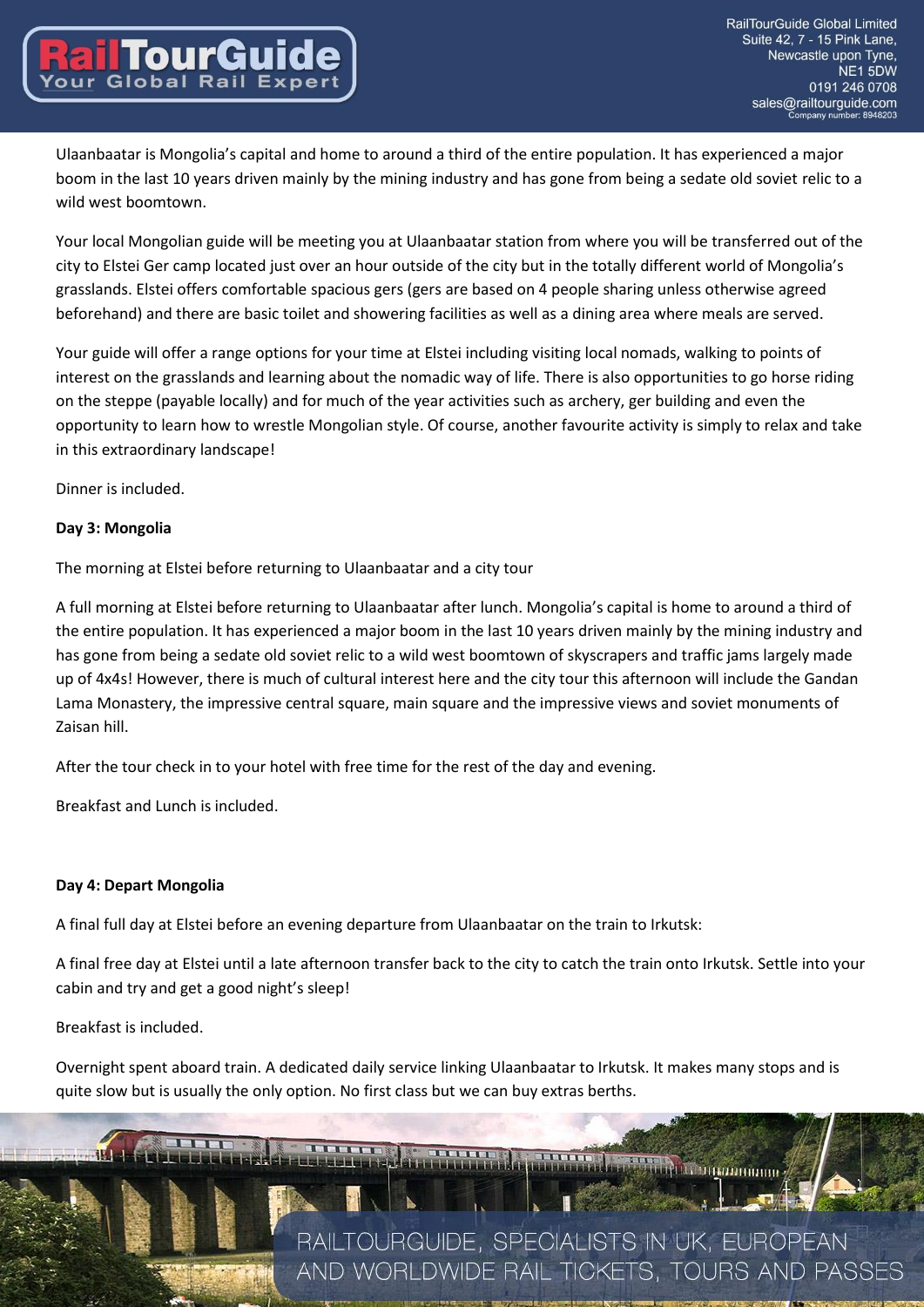# **Day 5: On the train**

Arrival at the Mongolia Russia border where most of the day is spent:

Early morning arrival at the Mongolia-Russia border at Sukhe-Bator. The stops on each side are long – particularly the Russian side. Mongolia's track is the same gauge as Russia so the bogies do not need to be changed. Customs and immigration formalities are normally processed on the train itself. You should be on your way from the Russia side by late afternoon! Note that train times in timetables now you are in Russia are all Moscow time and so will be 5 hours behind local time at this stage of the journey.

No meals included however the train has a dining car.

Overnight spent aboard train.

### **Day 6: Arrival Irkutsk**

Arrival in Irkutsk with a transfer down to the popular lakeside village of Listvyanka:

Morning arrival in Irkutsk once known as the "Paris of Siberia" and a pleasant and prosperous city regarded as the modern day cultural capital of Siberia that celebrated it's 350th anniversary in 2011. There is plenty of the traditional wooden architecture remaining in the city as well as a vibrant cafe and restaurant culture. Your guide will be waiting for you on the platform with our company name on a sign.

We will take you for a buffet breakfast in the city before heading out of the city for the 1 hour drive following the route of the Angara River down to the village of Listvyanka located close to where the river meets the beautiful Lake Baikal. The lake is among the deepest in the world at 1,642 meters and has exceptionally clear water.

Once settled into the hotel your guide will take you on an approximately 4 hour walking tour of the village which has expanded rapidly over the last decade. You will see the beautiful church and visit the Limnological Museum to learn about the Lake itself and its unique flora and fauna. We will also take chairlift up to a view point for some of the best lake vistas. If you have the time and energy it may also be possible to visit the local fish market. After the tour free time for the rest of the day and evening.

Breakfast is included

# **Day 7: Listvyanka**

Free day in Listvyanka to further explore the village and surrounding forests:

A full free day in Listvyanka to further explore the village and the surround forests. It may also be possible to take a ferry over to Port Baikal or you may choose just to relax and take it all in at your accommodation. The village also has a banya (Russian sauna) you can arrange to visit and which we heartily recommend as the quintessential Siberian experience!

Breakfast is included

 $\mathbf{1}$ 

RAILTOURGUIDE, SPECIALISTS IN UK, EUROPEAN AND WORLDWIDE RAIL TICKETS, TOURS AND PASSES

**AND A REPORT OF THE COMMUNISTIP**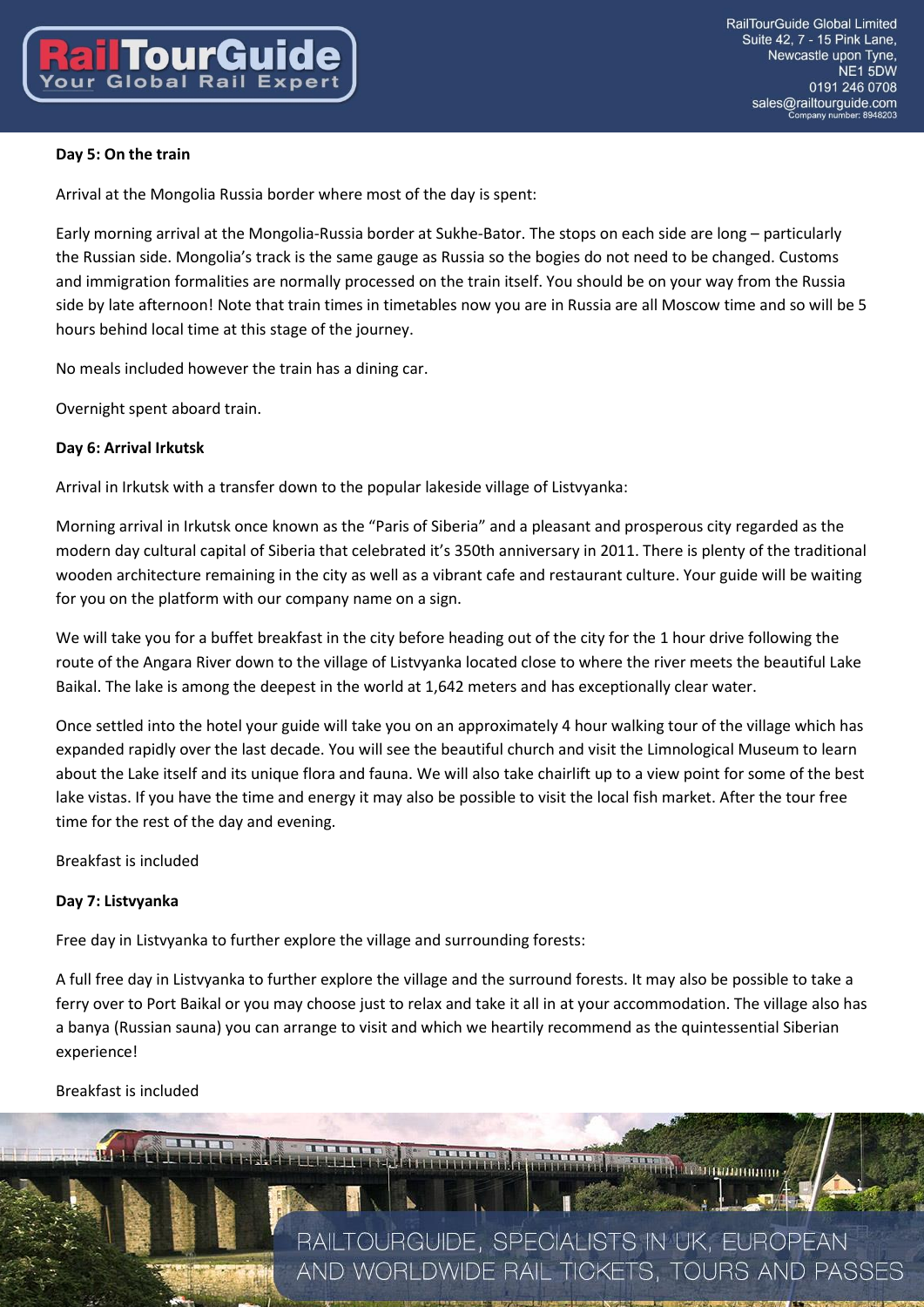# **Day 8: Depart Irkutsk**

Return to Irkutsk with a 2 hour walking tour before departing by train on to Moscow:

After breakfast we drive the 1 hour back to Irkutsk where you have a 2 hour walking tour of the city centre including the park and War Memorial, some of the beautiful churches along the Angara river, the main city centre streets and the statue of Alexander III (the Tzar responsible for the Trans-Siberian railway). After the tour a transfer back to the station for the trip onto Moscow. Settle into your cabin for the first night on this train.

Breakfast is included

Overnight spent aboard the train.

### **Day 9: On the train**

Full day on the train rolling ever on through Siberia:

Today is the last day of really good scenery. The landscape consists of gently rolling hills and dense forests of larch, pine and, of course, birch trees. There are many rivers and ponds and if it hasn't happened before now you will start to comprehend just how vast and quite untouched Russia is. Later this morning you pass attractive and wealthy Krasnoyarsk. After this city the scenery becomes more flat and the forests thin. Late in the evening you reach Siberia's largest city of Novosibirsk.

No meals included however the train has a dining car.

Overnight spent aboard the train.

#### **Day 10: On the train**

Full day on the train and your last day in Siberia

Today is your last in Siberia itself. The scenery today is flat, often swampy or forested and with few major settlements. The major city is Omsk but there are also a few other large stops. Late in the evening you enter the rolling hills of the Ural's before reaching Ekaterinburg, prosperous capital of this mineral rich region. This is also the point you can say you have finally left Siberia. Shortly after Ekaterinburg you pass the Europe Asia border for your last section of the journey to Moscow.

No meals included however the train has a dining car

Overnight spent aboard the train

RAILTOURGUIDE, SPECIALISTS IN UK, EUROPEAN AND WORLDWIDE RAIL TICKETS, TOURS AND PASSES

<u> Alexandria (Maria Antonio Alexandria)</u>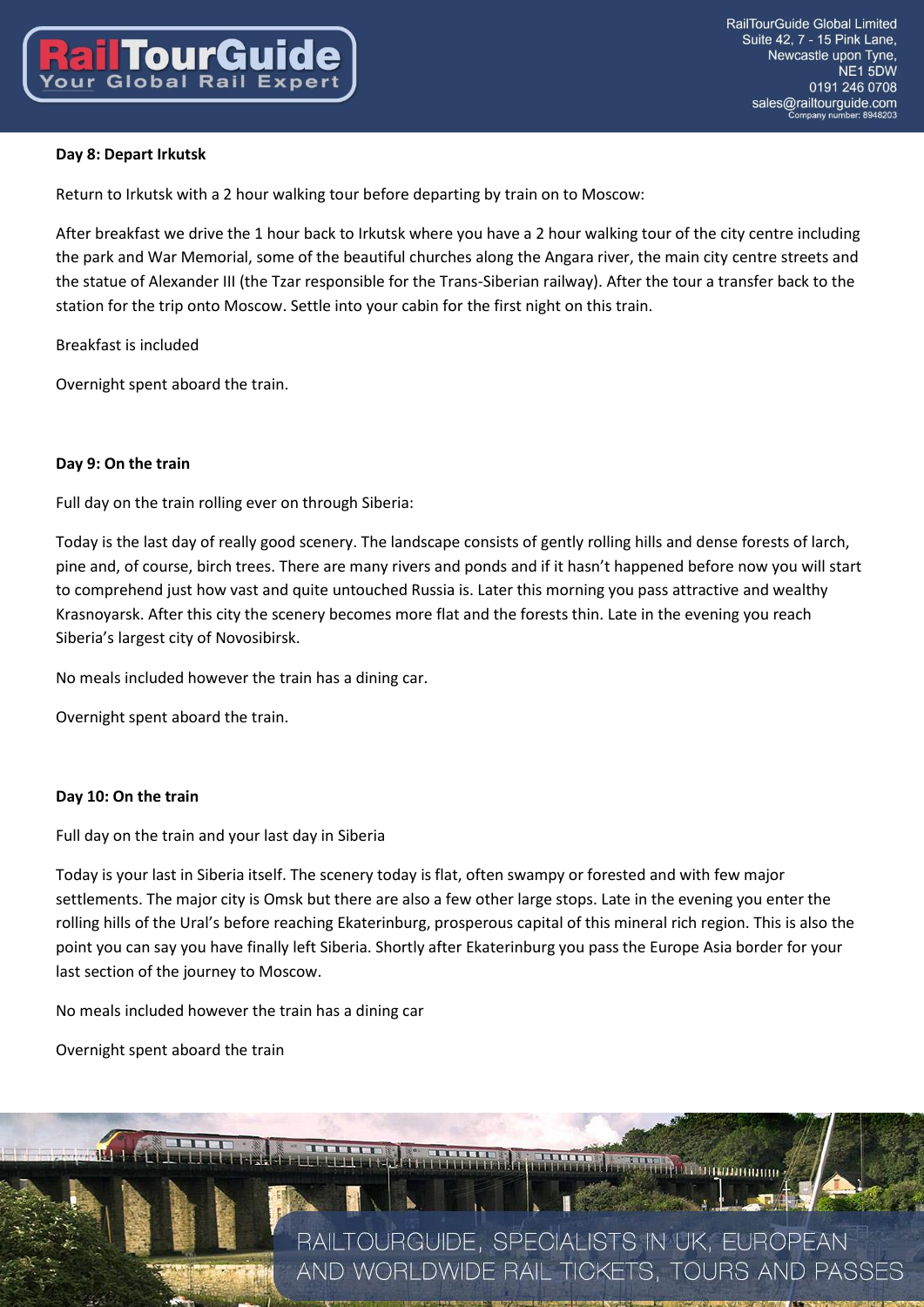# **Day 11: On the train**

Full day on the train moving ever closer to Moscow

Your last day on the train through a relatively highly populated region by Russian standards – a landscape of farms and small towns and villages. There are a few large cities to stop at but by now most people's minds are focused on the final stop of Moscow reach very early tomorrow morning and perhaps how they are going to cope in this huge city after the simple daily routine of the train.

No meals included however the train has a dining car

Overnight spent aboard the train

### **Day 12: Arrival into Moscow**

Early morning arrival in Russia's capital city of Moscow – 3 hour walking tour of the city and free afternoon. Arrival in Moscow at a somewhat uncivilized early hour rolling into Moscow's large Yaroslavsky station you have finally arrived!

Moscow is the capital of Russia, its largest city with more than 13 million people and, of course, the start of the Trans-Siberian. It is the political and economic centre of this vast country and has many of Russia's most famous sights, not least Red Square and St Basil's Cathedral. With over 800 years of history there is also a wealth of architecture, museums and monuments to a colourful past.

We will be greeting you at the train Station from where you will be transferred by private car (no guide) to your hotel. Please note that we have booked early check-in and breakfast for you.

After breakfast a guide will meet you at the hotel to start a walking tour of central Moscow is both a fantastic way to get orientated in this vast city and will also open up its hidden treasures. Along both the main streets and less visited back roads you will see the diversity of its architectural styles from austere and restrained Russian style to richly decorated Moscow Baroque, elegant Empire, fascinating Art Nouveau and even Pseudo-Chinese and Moorish styles. You will hear stories and legends not found in traditional guidebooks. Did you know that the first department store in Moscow was founded by two Scots? Do you know how Lenin's body is preserved? And why there was a saying in the Soviet time "to be in prison under the flower bed"? Which flower bed? Is that the one outside the former KGB headquarters? Your tour will pass by the most important sites in the city – the Bolshoi Theatre, Tverskaya street, The GUM Department store, Red Square and St.Basil Cathedral.

Free time in the afternoon, perhaps to explore the Kremlin or we can book a range of other private tours in Moscow.

Breakfast is included.

RAILTOURGUIDE, SPECIALISTS IN UK, EUROPEAN AND WORLDWIDE RAIL TICKETS, TOURS AND PASSES

**REAL PROPERTY OF BULGARIA DISPONED**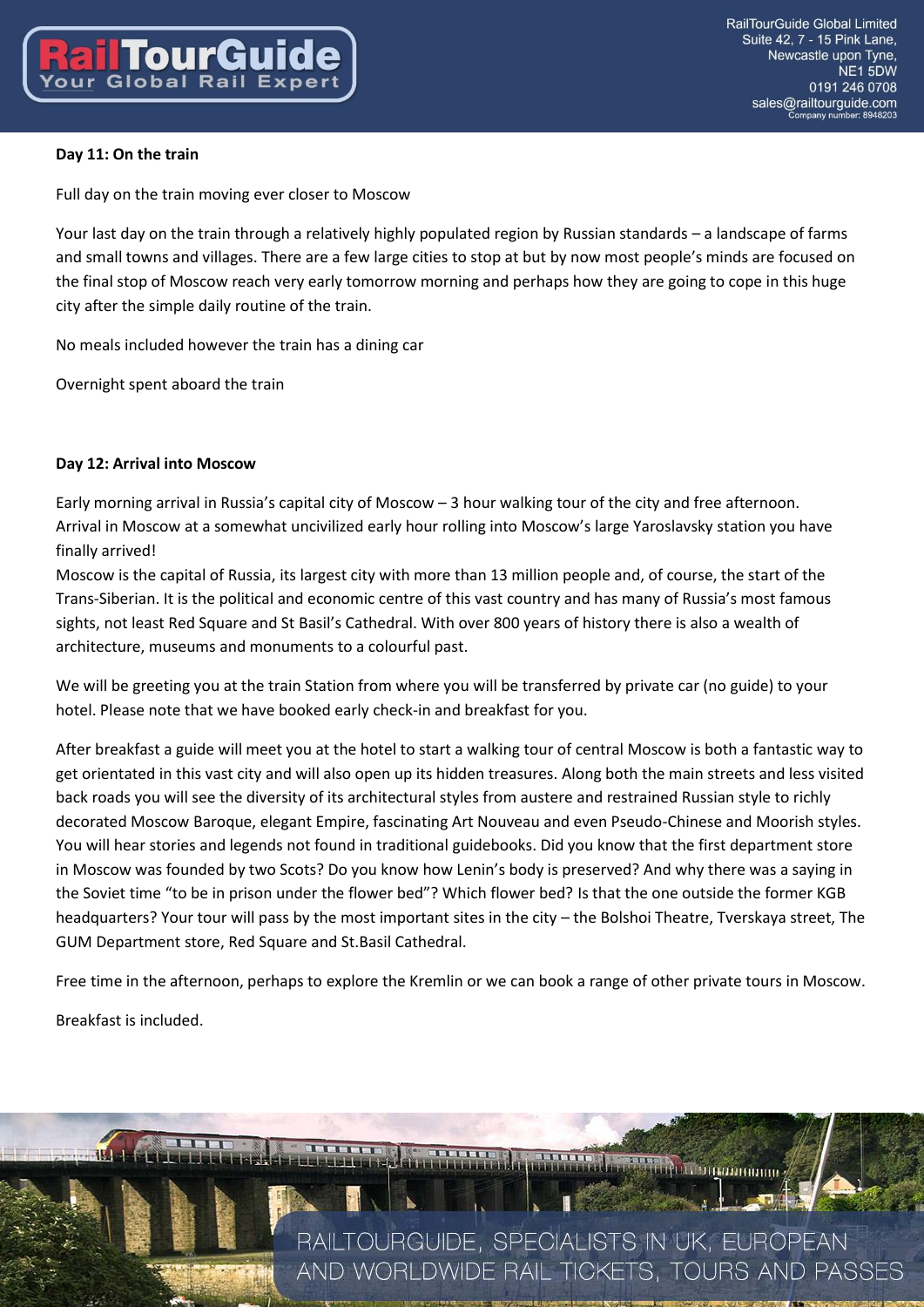# **Day 13: Depart Moscow**

Moscow – Free time until your departure from Moscow and Russia:

Today is a free until a transfer to the airport or train station for your onward travel from Russia. We sincerely hope that you will have enjoyed your epic journey as much as we have and we look forward to welcoming you back another time!

Breakfast is included.

#### **Prices from:**

1 passenger = £2599 2 passengers = £1885 per person 3 passengers = £1865 per person 4 passengers = £1755 per person

#### **What's included?**

Train Tickets Beijing to Ulaanbaatar second class – 1 berth each in a 4 berth cabin Ulaanbaatar to Irkutsk second class – 1 berth each in a 4 berth cabin Irkutsk to Moscow second class – 1 berth each in a 4 berth cabin

#### **Accommodation:**

1 night on the train Beijing to Ulaanbaatar (shared 4 berth second class sleeper cabin) 1 night Mongolia – Elstei Ger Lodge (shared 4 bed ger) 1 night Ulaanbaatar – Bayangol Hotel 4\* (standard room with breakfast) 2 nights on the train Ulaanbaatar to Irkutsk (shared 4 berth second class sleeper cabin) 2 nights Listvyanka – Krestovskaya Pad 3\* (standard room with breakfast) 4 nights on the train Irkutsk to Moscow (shared 4 berth second class sleeper cabin) 1 early check-in with breakfast at the Maxima Panorama Hotel 3\*, Moscow (standard room with breakfast) 1 night Moscow – Maxima Panorama Hotel 3\* (standard room with breakfast)

#### **Transfers:**

Private with driver and an English speaking guide (except where stated) Beijing – Hotel to Train Station Ulaanbaatar – Train Station to Ger Camp / Ger Camp to Hotel / Hotel to Train Station Irkutsk – Train Station to Listvyanka / Listvyanka to Train Station Moscow – Train Station to Hotel (driver only – no guide) / Hotel to Airport (driver only – no guide)

> RAILTOURGUIDE, SPECIALISTS IN UK, EUROPEAN AND WORLDWIDE RAIL TICKETS, TOURS AND PASSES

**REGIONAL COMMUNISMENT**